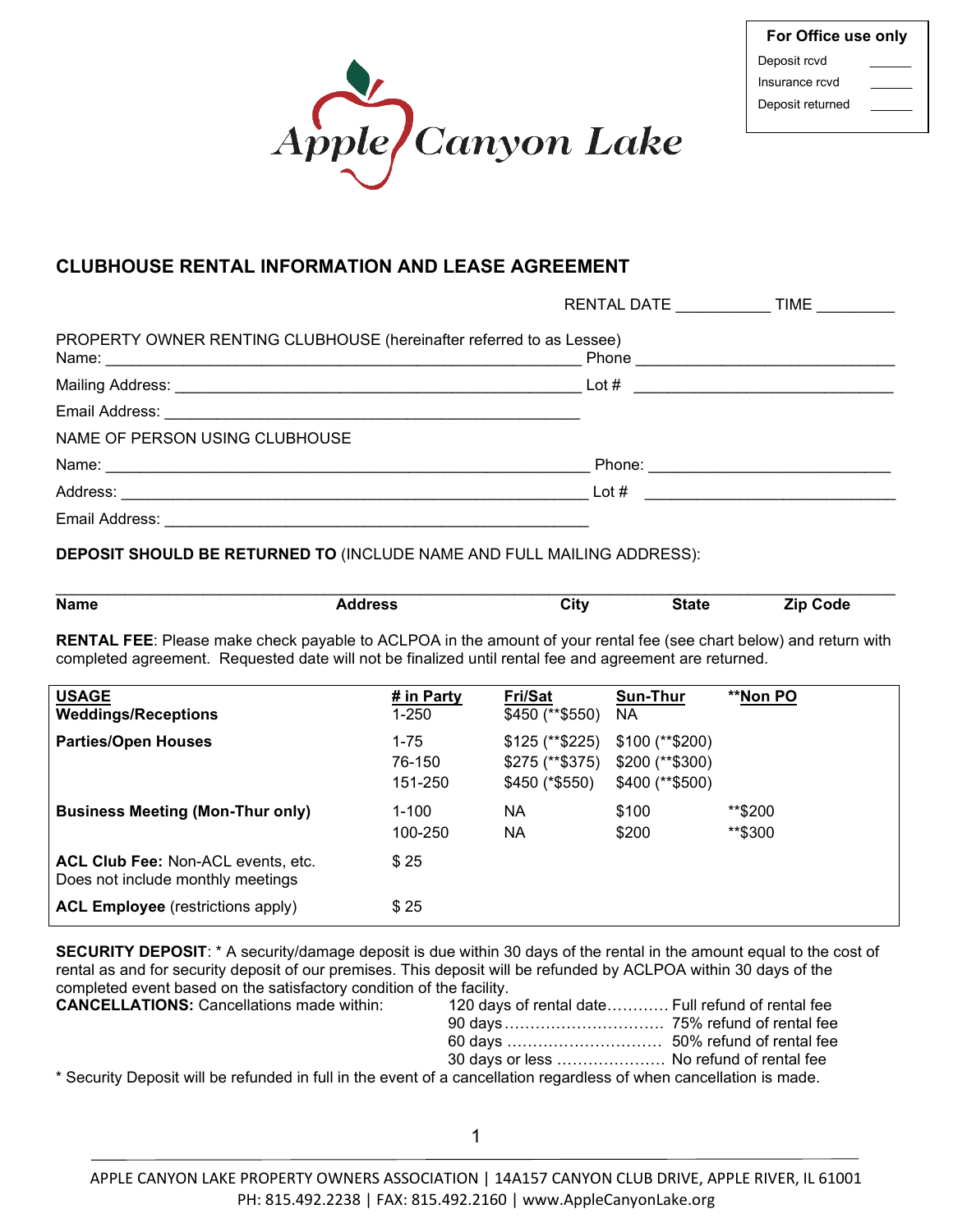

## **ACLPOA CLUBHOUSE LEASE AGREEMENT**

**PLEASE CIRCLE ONE:** The lessee (**WILL**) or (**WILL NOT**) serve liquor at the party. **NOTE***: If complimentary alcoholic beverages are provided to the guests of the lessee, the lessee must provide ACLPOA with a copy of their homeowner's insurance that shall stipulate that the lessee has host liquor liability. (See policy-page 6.)*

This agreement made the \_\_\_\_\_\_ day of \_\_\_\_\_\_\_\_\_ 20\_\_\_ between Apple Canyon Lake Property Owners Association, Inc. (hereinafter referred to as ACLPOA) and **EXEC 10** for the rental use of the ACL Clubhouse. It is mutually agreed that this Agreement grants the lessee and guests use of the ACL Clubhouse for the sole purpose

of \_\_\_\_\_\_\_\_\_\_\_\_\_\_\_\_\_\_\_\_\_\_\_\_\_\_ with an expected attendance of \_\_\_\_\_\_ guests on the day of \_\_\_\_\_\_\_\_\_\_ between the hours of  $\sim$  8

In consideration of the privileges hereinafter granted by ACLPOA, Lessee is hereby granted the right to occupy and use the ACL Clubhouse for the purpose set forth, subject to the terms and conditions of this agreement. ACLPOA shall permit Lessee the exclusive use of the Clubhouse for the purpose, date and time listed above.

Lessee shall be required to submit the amount equal to the cost of rental with the ACLPOA as and for security deposit of our premises. In the event of damage to or the need for additional cleanup of premises, ACLPOA specifically reserves the right to offset the security deposit in and equal to the cost of repair or cleanup. In the event that the damages exceed the amount deposited, Lessee will be required to pay all cost and expenses, including attorney's fees and court costs incurred by ACLPOA in repairing or enforcing any of the terms, provisions and covenants provided herein. In addition, any linens or materials that are the property of ACLPOA that are used by the lessee must be laundered, pressed and packaged as received and returned to ACLPOA before the security deposit will be returned.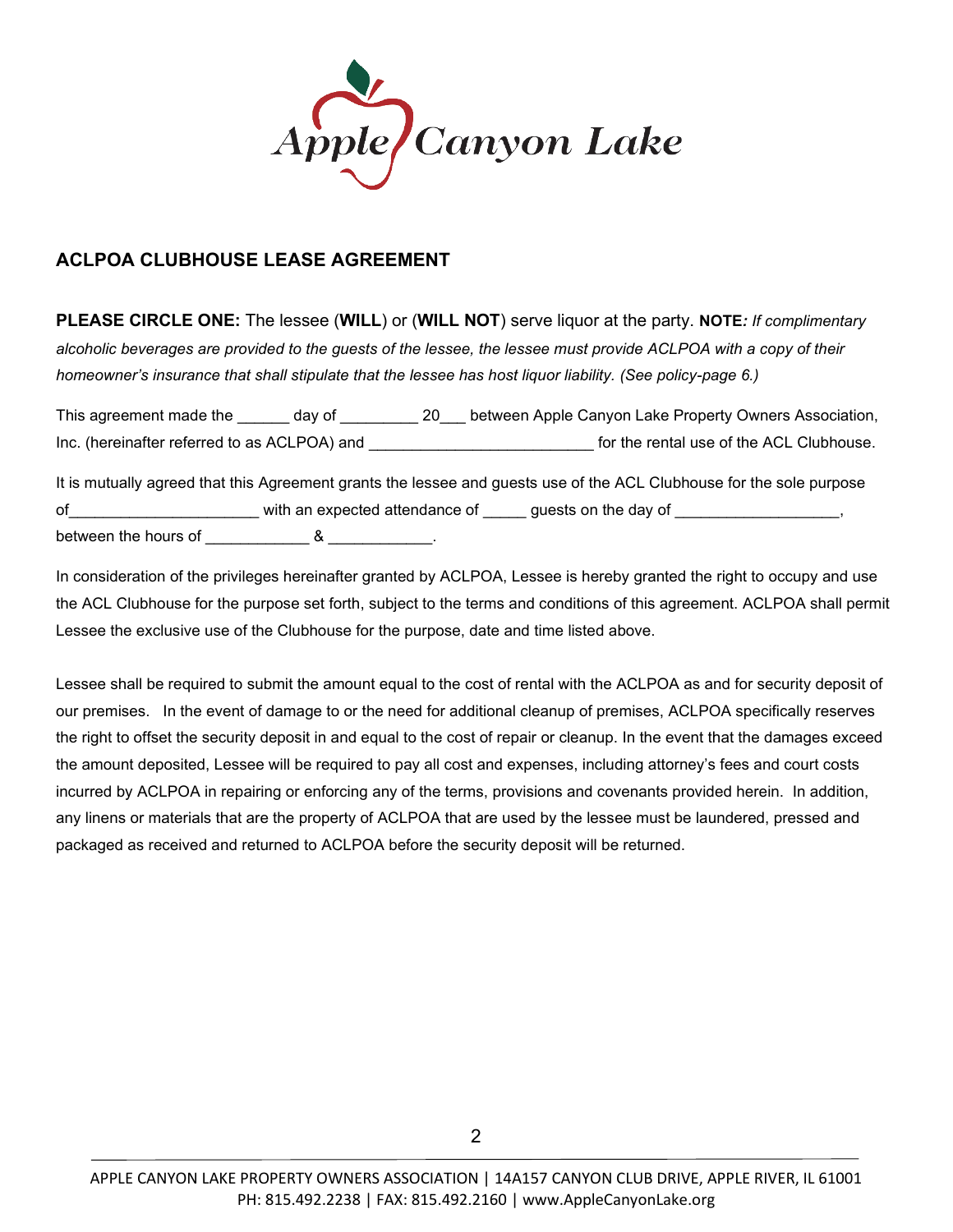

### **LESSEE RESPONSIBILITIES**

1. Lessee shall be responsible for clean-up related to the use and occupancy of the premise. All lights and kitchen appliances must be turned off and cleaned. All garbage must be bagged and left on tile floors. Premises must be returned to the original condition subsequent to the rental. Clean-up charges will be deducted from the deposit if the premises are not returned to their original condition.

2. Lessee agrees to pay ACLPOA for the rights and privileges herein granted the amount set forth below: The Sum of the use of the clubhouse. The sum of an additional fifty (\$50) dollars per hour for any rental that exceeds six (6) hours.

3. Lessee agrees that authorized ACLPOA personnel shall have access to the premises at all time.

4. Lessee agrees to indemnify and save harmless ACLPOA, its officers, agents and employees from any and all claims, cause of action accruing to or resulting from any damages, injury or loss to any person, caused by, arising out of, or any way connected with, exercise of the Lessee and its guests of the privileges granted.

5. It is mutually agreed that this Agreement and the privileges granted, or any part of the agreement cannot be assigned or otherwise disposed of without the written consent of ACLPOA.

6. It is mutually understood and agreed that no alteration of this agreement shall be valid, unless made in writing and signed by parties, and that no oral understanding or agreements not incorporated here and no alterations or variations of the terms of this agreement unless in writing and signed by the parties shall be binding upon any of the parties.

7. The privilege here granted according to the laws of the state of Illinois and any applicable local ordinance and Lessee agrees to abide by the laws and local ordinances.

8. There is a limit of 250 people as per State Fire Marshal. ACLPOA has chairs and tables available to seat 250 banquet style comfortably. Seating capacity will be less when the dance floor is in use. Food service must be set up in the tiled area near the kitchen. Serving stations on the carpet are not allowed; however, cakes may be set up inside the cement pillars.

9. All food and drinks served by the Lessee must comply with applicable state and local food and liquor laws.

10. If complimentary alcoholic beverages are provided to the guests of the lessee, the lessee must provide ACLPOA with a copy of their homeowner's insurance that shall stipulate that the lessee has host liquor liability coverage.

11. Lessee is responsible for their guests and will supervise the actions of its guest and will exercise reasonable precaution of ACL property.

12. No tacks or scotch tape will be used for decorations. Hooks may be used on the cedar trim throughout the Clubhouse for attaching decorations. Additional chairs and tables must be supplied by the Lessee.

13. No galvanized tubs of any kind may be used inside the Clubhouse.

14. There is absolutely NO SMOKING in any ACL buildings.

IN WITNESS the parties have caused this agreement to be executed on the day of  $\qquad 20 \qquad$ . I have read, understand, and agree to comply with the rules set forth above

| LESSEE: |                                | date. |  |
|---------|--------------------------------|-------|--|
| ACLPOA: |                                | date  |  |
|         | COMMUNICATIONS MANAGER, ACLPOA |       |  |

3

APPLE CANYON LAKE PROPERTY OWNERS ASSOCIATION | 14A157 CANYON CLUB DRIVE, APPLE RIVER, IL 61001 PH: 815.492.2238 | FAX: 815.492.2160 | www.AppleCanyonLake.org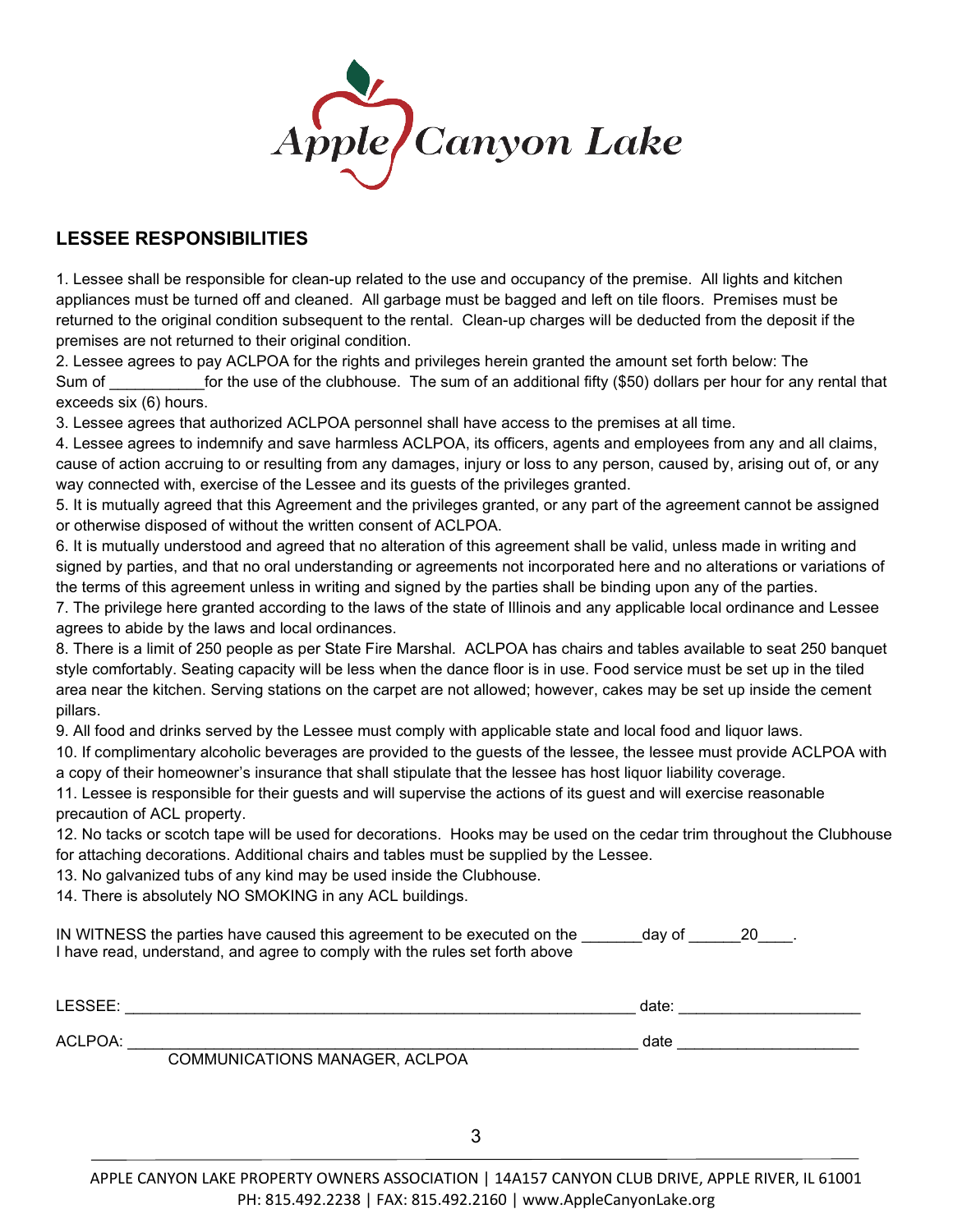

#### **RENTAL INFORMATION**

|                                                                                                                         | Primary Contact Person: ___________________________________Cell Phone Number____________________________                   |  |  |  |
|-------------------------------------------------------------------------------------------------------------------------|----------------------------------------------------------------------------------------------------------------------------|--|--|--|
|                                                                                                                         | Date and Time for Set-up: _______________________________Date and Time for clean-up ___________________________            |  |  |  |
|                                                                                                                         | NOTE: Clean-up must be completed by 9 am the day following the event. If clean-up is not completed and ACL must            |  |  |  |
|                                                                                                                         | clean, Lessee will be charged \$20 per hour with the cost being deducted from the deposit.                                 |  |  |  |
|                                                                                                                         | Will an outdoor set up be required? __________________ If so, additional chairs and tables must be supplied by the Lessee. |  |  |  |
|                                                                                                                         |                                                                                                                            |  |  |  |
|                                                                                                                         |                                                                                                                            |  |  |  |
|                                                                                                                         |                                                                                                                            |  |  |  |
|                                                                                                                         |                                                                                                                            |  |  |  |
|                                                                                                                         | Will you use the gas grill? Yes ________________ No ______________ No smoking is allowed near the grill.                   |  |  |  |
|                                                                                                                         | Please note that the grill is a non-charcoal, direct-heat gas grill. Do not leave the grill unattended. Please make        |  |  |  |
| sure the gas is turned off after use. A grill brush is provided; please brush the grill and leave it ready for the next |                                                                                                                            |  |  |  |
| event. Our custodian will empty the grease trap.                                                                        |                                                                                                                            |  |  |  |
| <b>REGARDING ALCOHOL AT YOUR EVENT</b>                                                                                  |                                                                                                                            |  |  |  |
| Will alcoholic beverages be SOLD? ________                                                                              |                                                                                                                            |  |  |  |
| Will you provide complimentary alcoholic beverages? _______                                                             |                                                                                                                            |  |  |  |

PLEASE NOTE:

**In accordance with ACL's Rules and Regulations:** If you are **selling** liquor contact the Jo Daviess County Clerk Office 1-815-777- 0161 for a temporary liquor license. The permit needs county board approval so submit early. If liquor will be sold or paid for by a 'tip," a certificate of dram shop insurance must be provided to our office. Certificate shall be for not less than \$500,000 and shall show Apple Canyon Lake Property Owners Association Inc. as the insured interest. If you are giving alcohol away a certificate of insurance specifying you have Host Liquor Liability must be on file. If an outside agency is providing bar service a copy of their insurance must be on file and the copy must specify, they are insured for off-premises service in an amount not less than \$500,000. (See page 6)

4

APPLE CANYON LAKE PROPERTY OWNERS ASSOCIATION | 14A157 CANYON CLUB DRIVE, APPLE RIVER, IL 61001 PH: 815.492.2238 | FAX: 815.492.2160 | www.AppleCanyonLake.org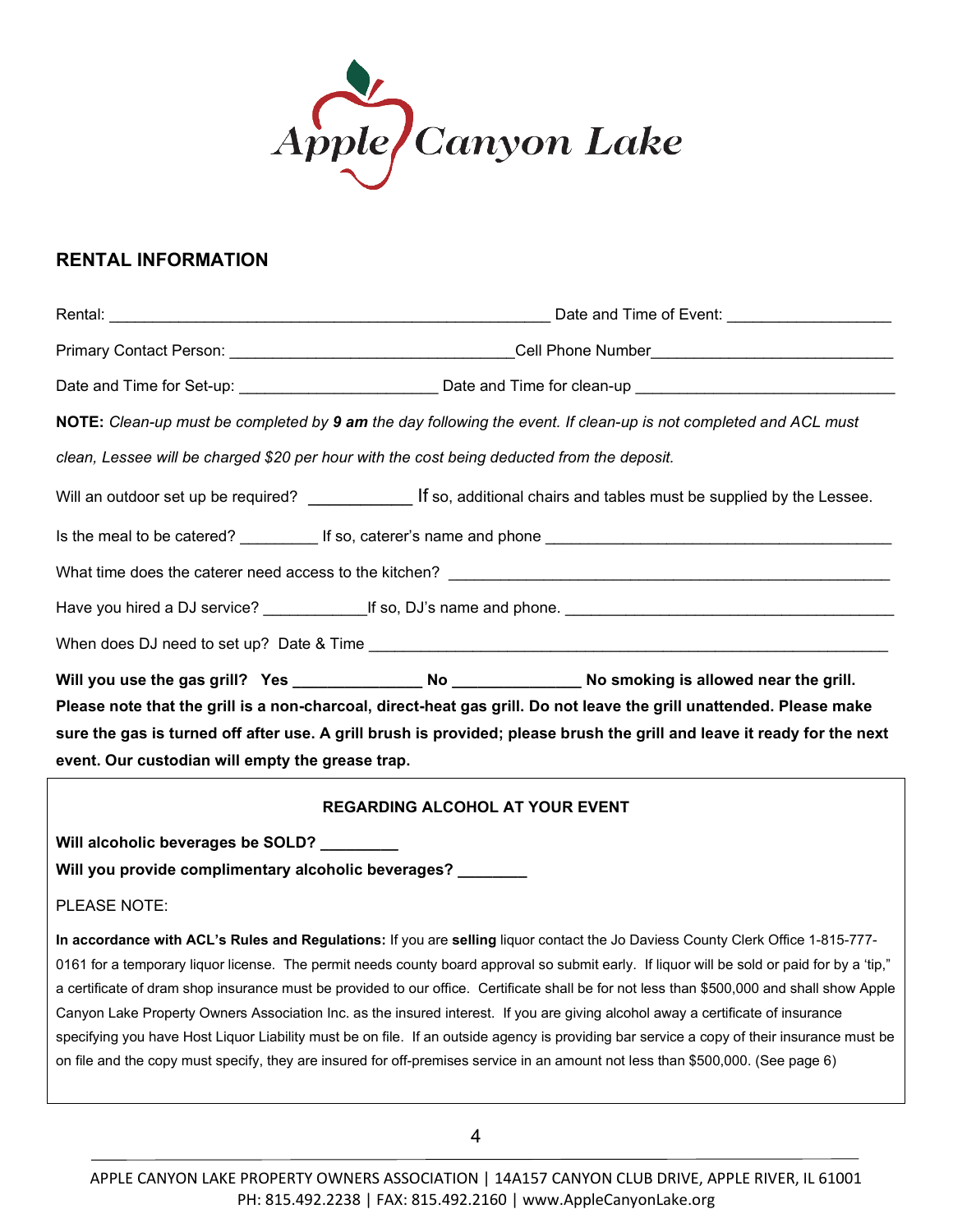

### **EQUIPMENT USAGE CHECKLIST**

Please note below the items you will be using. We will set up the room per your specifications/floor plan. Any changes from the submitted floor plan is the responsibility of the Lessee. Do not return furniture to storage closet after use. Leave the room as you find it.

| <b>Available Equipment</b>                     | <b>Specify Number Needed</b> | <b>Storage Location</b>             |
|------------------------------------------------|------------------------------|-------------------------------------|
| Coffee Pot<br>$1 - 30$ cup                     |                              | Kitchen cabinet                     |
| $1 - 50$ cup                                   |                              |                                     |
| 1 - 100 cup                                    |                              | Available on request                |
| Refrigerator                                   |                              | Kitchen                             |
| Freezer                                        |                              | Kitchen                             |
| Stove                                          |                              | Kitchen                             |
| Microwave                                      |                              | Kitchen                             |
| 60" Round Tables: 14 (8 wd lam/6 resin)        |                              | Available on request                |
| 46" Round Tables: 3 (resin)                    |                              | Available on request                |
| Card tables: 8                                 |                              | Available on request                |
| 96"x30" Banquet Tables: 22 (8 wd lam/14 resin) |                              | Available on request                |
| 72"x30" Banquet Tables: 3 (resin)              |                              | <b>Recreation Hall</b>              |
| 67"x32" Wood Laminate Tables: 3 (permanent)    |                              | Serving Area                        |
| 200 Black Cushion chairs                       |                              | Available on request                |
| 10 Upholstered chairs                          |                              | <b>Recreation Hall</b>              |
| 40 Metal folding chairs                        |                              | Available on Request                |
| 3 Side Chairs                                  |                              | Off premise - Available on request  |
| Sofa                                           |                              | Recreation Hall - Near TV           |
| Hand held Microphone                           |                              | Arrange with Communication Director |
| <b>TV/VCR/DVD</b>                              |                              | Arrange with Communication Director |
| Dry Bar                                        |                              | Serving Area                        |
| Easel                                          |                              | Available on request                |
| Podium                                         |                              | Available on request                |
| Gas Grill                                      |                              | Available on request                |
| Dance Floor                                    |                              | Available on request                |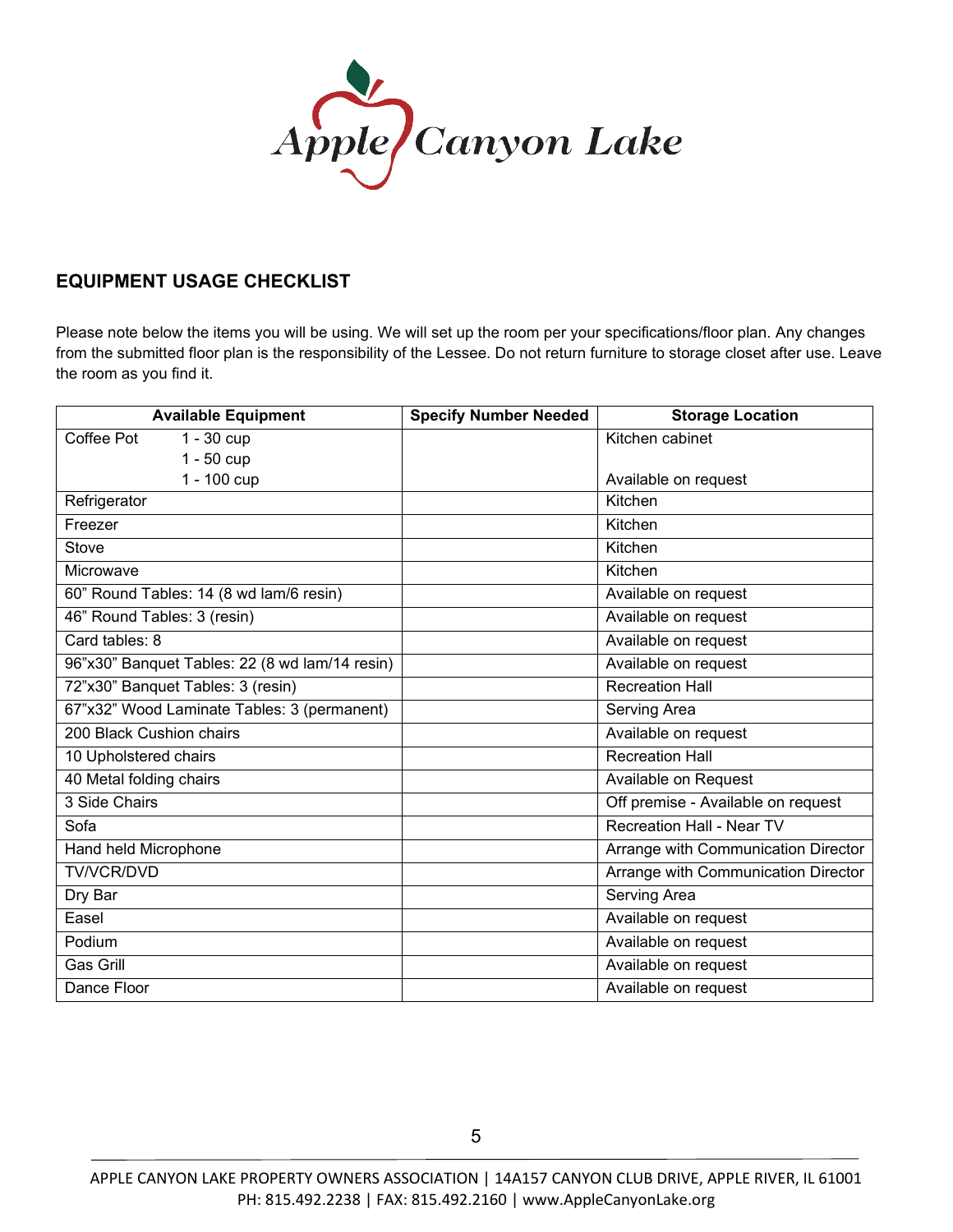

### ACLPOA POLICY **SERVING/SELLING ALCOHOLIC BEVERAGES IN ACL CLUBHOUSE** (These guidelines supersede all language in Clubhouse Rental Agreement)

If you are renting the ACL Clubhouse and will be giving away or selling alcoholic beverages, please provide the following to the Communications Manager at least two weeks before the event:

#### **If lessee is giving away alcoholic beverages as part of your event and lessee is providing bar service:**

Lessee MUST provide ACL with a certificate of insurance or certificate of Lessee's homeowner's insurance that stipulates the lessee has Special Event Coverage-Alcohol or Host Liquor Liability coverage, which:

- Names ACLPOA as additional interest on the date of the event.
- Stipulates coverage extends to off-premise locations.
- Shows limits of liability not less than \$500,000.

#### **If Lessee is giving away alcoholic beverages as part of the event and an outside agency (caterer) is providing bar service:**

• Same guidelines as above, however lessee must provide ACL with a certificate of insurance of the agency or caterer providing service.

#### **If alcoholic beverages will be sold, being paid for by "tip":**

- Same guidelines as above
- Provide ACL with County Permit

(If you are selling liquor, contact the Jo Daviess County Clerk's Office (815) 777-0161 for a temporary liquor license. The permit needs county board approval so it is necessary to submit early.)

#### **If liquor is being purchased from a distributor**

- A state liquor license is also required in addition to the temporary liquor license.
- Certificate of Dram Shop Insurance: A Certificate of Dram Shop Insurance for not less than \$500,000 which names Apple Canyon Lake Property Owners' Association, Inc. as additional interest.

**I have read the ACLPOA Policy regarding alcohol in the Clubhouse\_\_\_\_\_\_\_\_\_\_\_\_\_\_\_\_\_\_\_\_\_\_\_\_\_\_\_\_\_\_\_\_\_\_\_\_\_\_**

**Lessee signature**